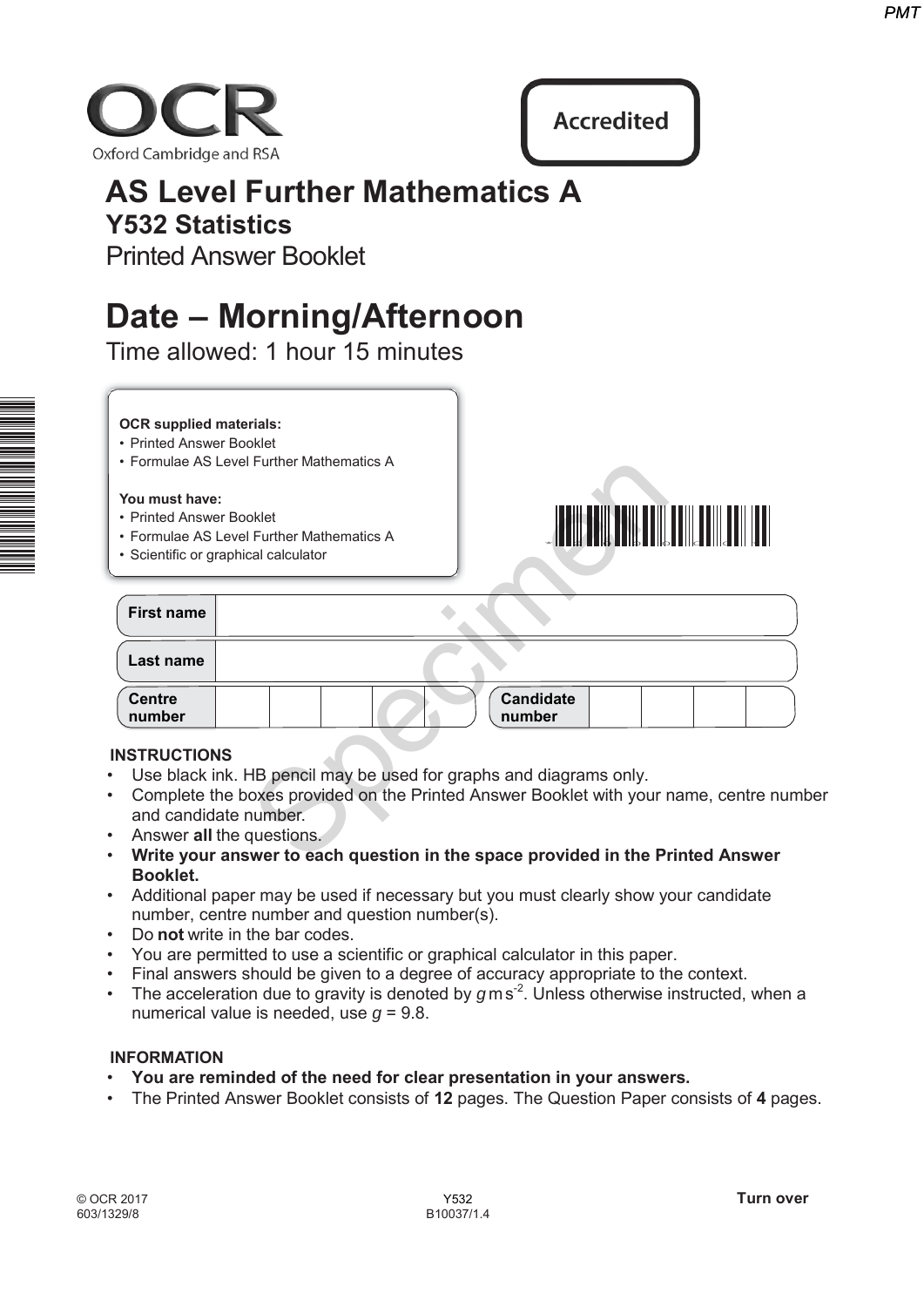|        | $\overline{\mathbf{2}}$ |  |
|--------|-------------------------|--|
| 1(i)   |                         |  |
|        |                         |  |
|        |                         |  |
|        |                         |  |
|        |                         |  |
|        |                         |  |
|        |                         |  |
|        |                         |  |
|        |                         |  |
|        |                         |  |
|        |                         |  |
|        |                         |  |
|        | ۸                       |  |
|        |                         |  |
|        |                         |  |
|        |                         |  |
|        |                         |  |
| 1(ii)  |                         |  |
|        |                         |  |
|        |                         |  |
|        |                         |  |
|        |                         |  |
| 1(iii) |                         |  |
|        |                         |  |
|        |                         |  |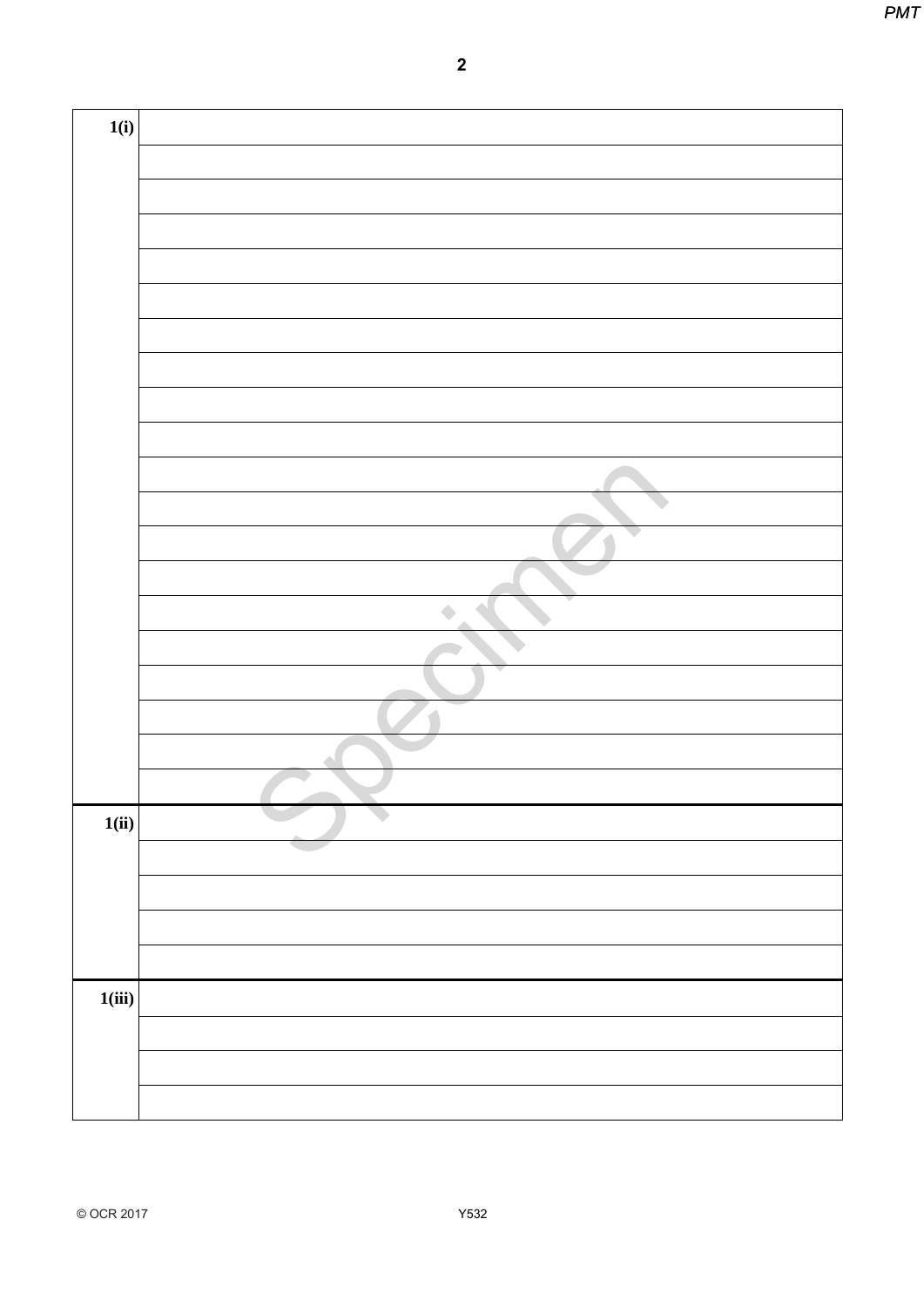| $\mathbf{3}$ |  |
|--------------|--|
|              |  |
|              |  |
|              |  |
|              |  |
|              |  |
|              |  |
|              |  |
|              |  |
|              |  |
|              |  |
|              |  |
|              |  |
|              |  |
|              |  |
|              |  |
|              |  |
|              |  |
|              |  |
|              |  |
|              |  |
|              |  |
|              |  |
|              |  |
|              |  |
|              |  |
|              |  |
|              |  |
|              |  |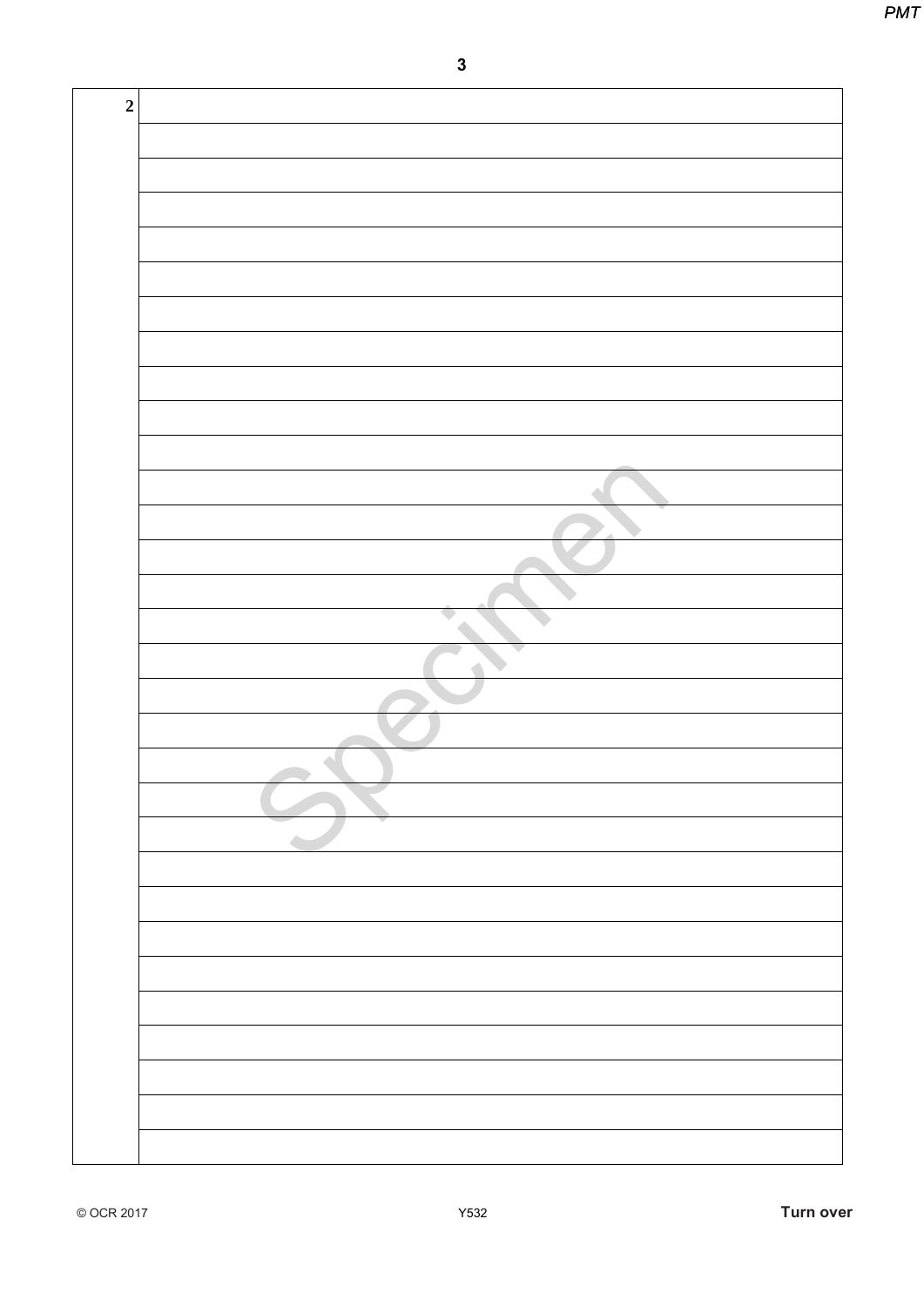| $\overline{\mathbf{3}}$ |  |
|-------------------------|--|
|                         |  |
|                         |  |
|                         |  |
|                         |  |
|                         |  |
|                         |  |
|                         |  |
|                         |  |
|                         |  |
|                         |  |
|                         |  |
|                         |  |
|                         |  |
|                         |  |
|                         |  |
|                         |  |
|                         |  |
|                         |  |
|                         |  |
|                         |  |
|                         |  |
|                         |  |
|                         |  |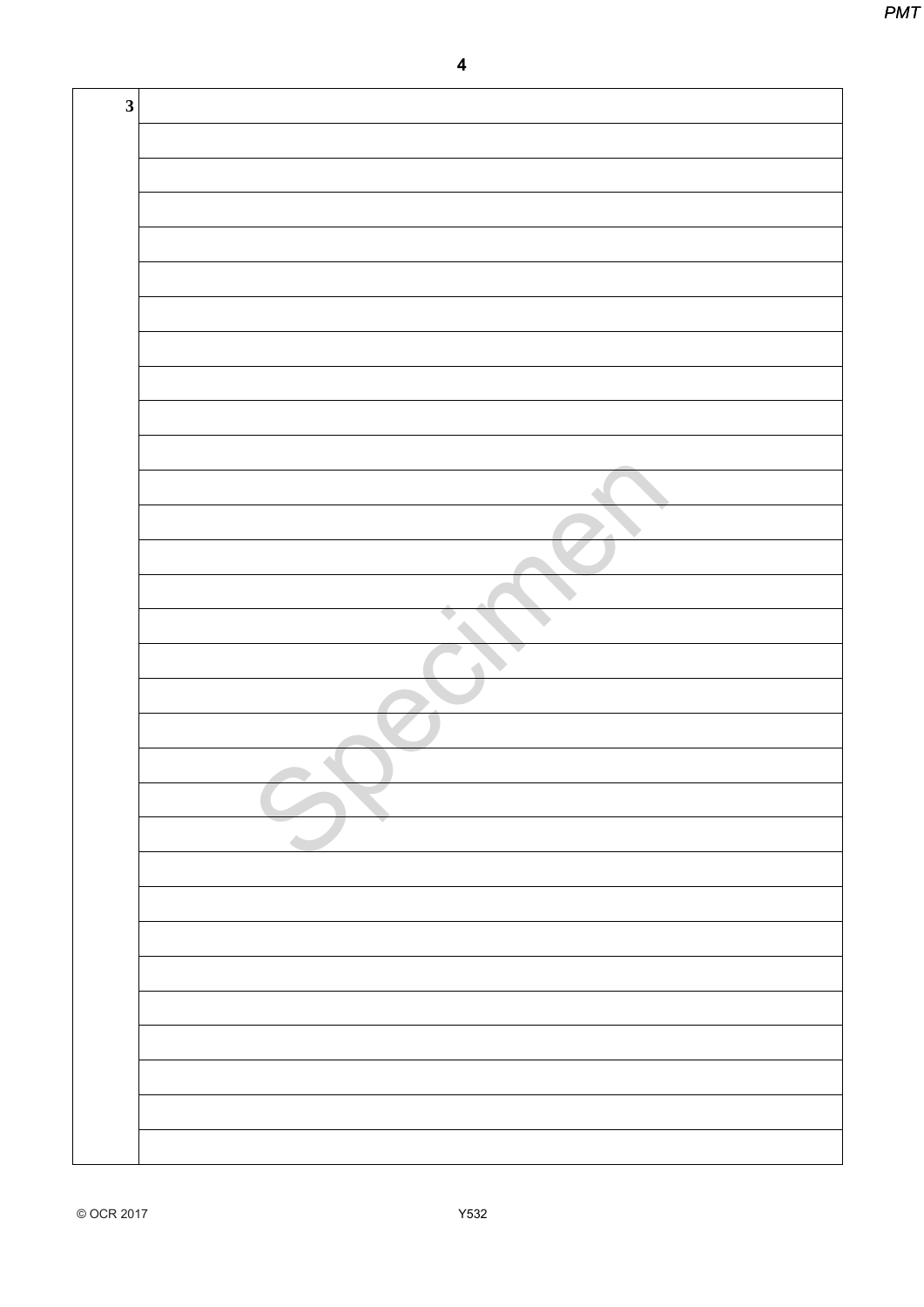|       | ${\bf 5}$ |
|-------|-----------|
|       |           |
| 4(i)  |           |
|       |           |
|       |           |
|       |           |
|       |           |
|       |           |
|       |           |
|       |           |
|       |           |
|       |           |
|       |           |
|       |           |
| 4(ii) |           |
|       |           |
|       |           |
|       |           |
|       |           |
|       |           |
|       |           |
|       |           |
|       |           |
|       |           |
|       |           |
|       |           |
|       |           |
|       |           |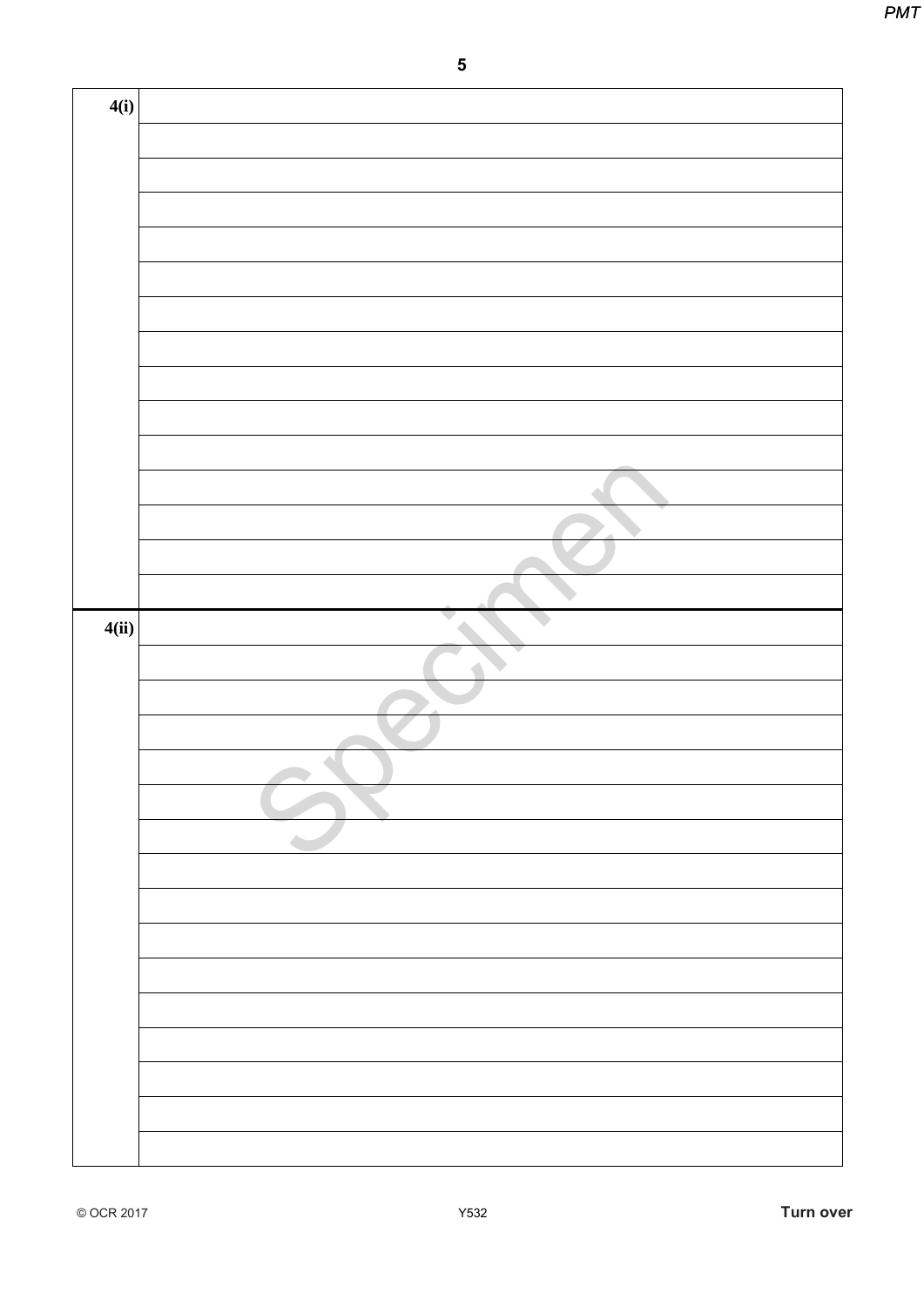|         | $\bf 6$ |
|---------|---------|
| 5(i)(a) |         |
|         |         |
|         |         |
|         |         |
|         |         |
|         |         |
| 5(i)(b) |         |
|         |         |
|         |         |
|         |         |
|         |         |
|         |         |
|         |         |
| 5(i)(c) |         |
|         |         |
|         | e.      |
|         |         |
|         |         |
|         |         |
| 5(ii)   |         |
|         |         |
|         |         |
|         |         |
|         |         |
|         |         |
|         |         |
|         |         |
|         |         |
|         |         |
|         |         |
|         |         |
|         |         |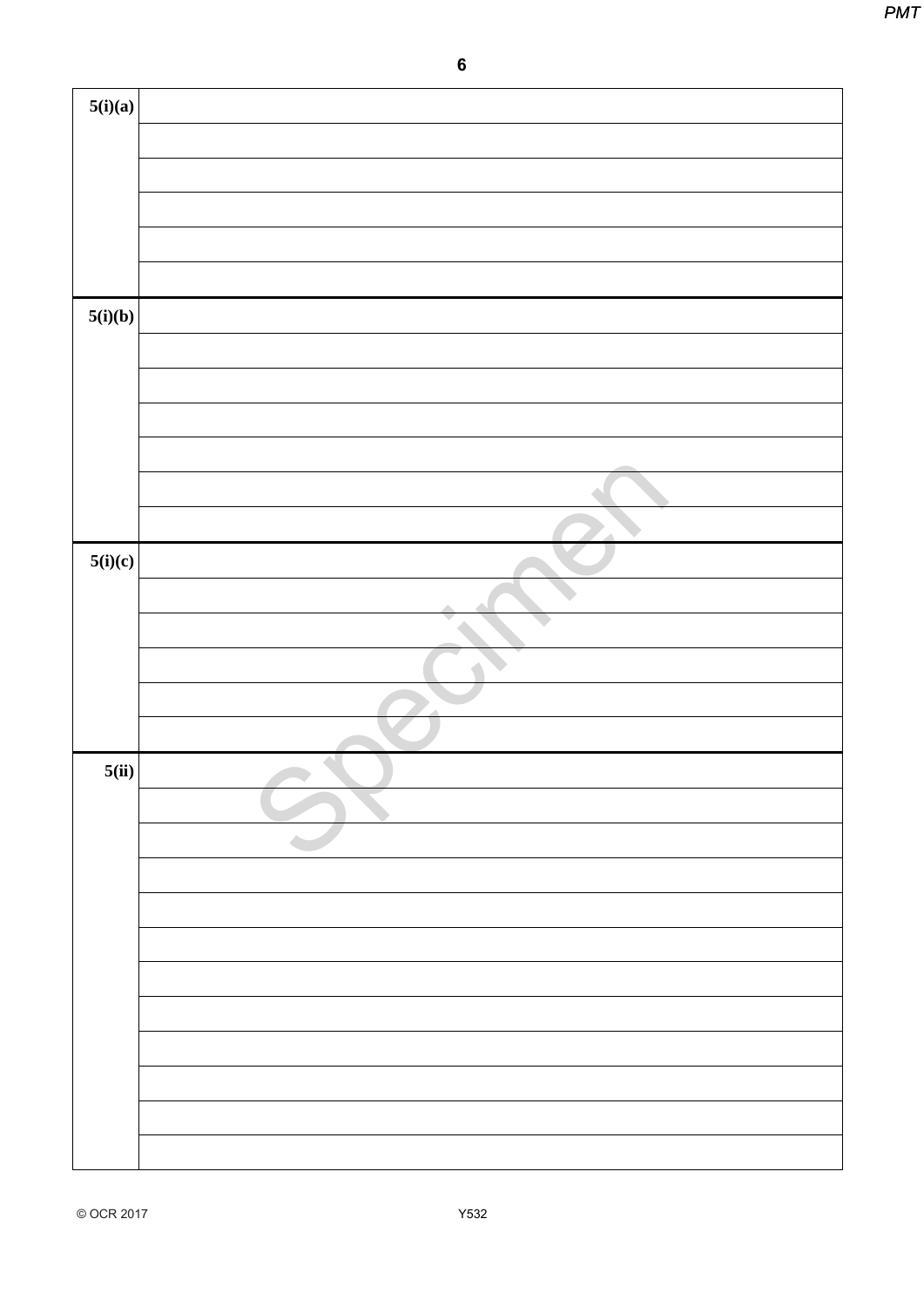|           | $\overline{7}$ |  |
|-----------|----------------|--|
| 6(i)      |                |  |
|           |                |  |
|           |                |  |
|           |                |  |
|           |                |  |
|           |                |  |
|           |                |  |
|           |                |  |
| 6(ii)     |                |  |
|           |                |  |
|           |                |  |
|           |                |  |
|           |                |  |
|           |                |  |
|           |                |  |
|           |                |  |
|           |                |  |
|           |                |  |
| 6(iii)(a) |                |  |
|           |                |  |
|           |                |  |
|           |                |  |
|           |                |  |
|           |                |  |
|           |                |  |
| 6(iii)(b) |                |  |
|           |                |  |
|           |                |  |
|           |                |  |
|           |                |  |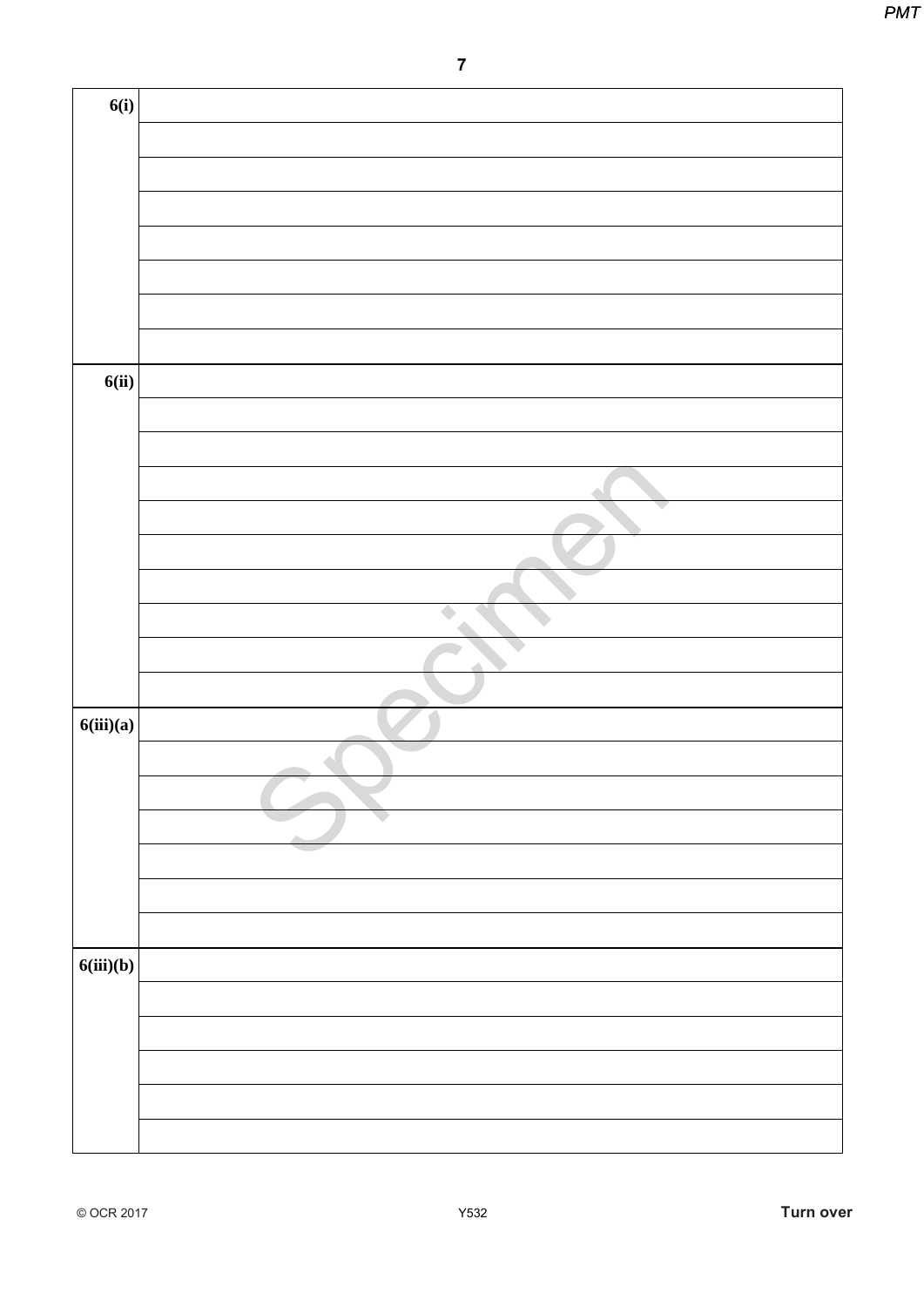|       | $\pmb{8}$ |  |
|-------|-----------|--|
| 6(iv) |           |  |
|       |           |  |
|       |           |  |
|       |           |  |
|       |           |  |
|       |           |  |
|       |           |  |
|       |           |  |
|       |           |  |
|       |           |  |
| 6(v)  |           |  |
|       |           |  |
|       |           |  |
|       |           |  |
|       |           |  |
|       |           |  |
|       |           |  |
|       |           |  |
|       |           |  |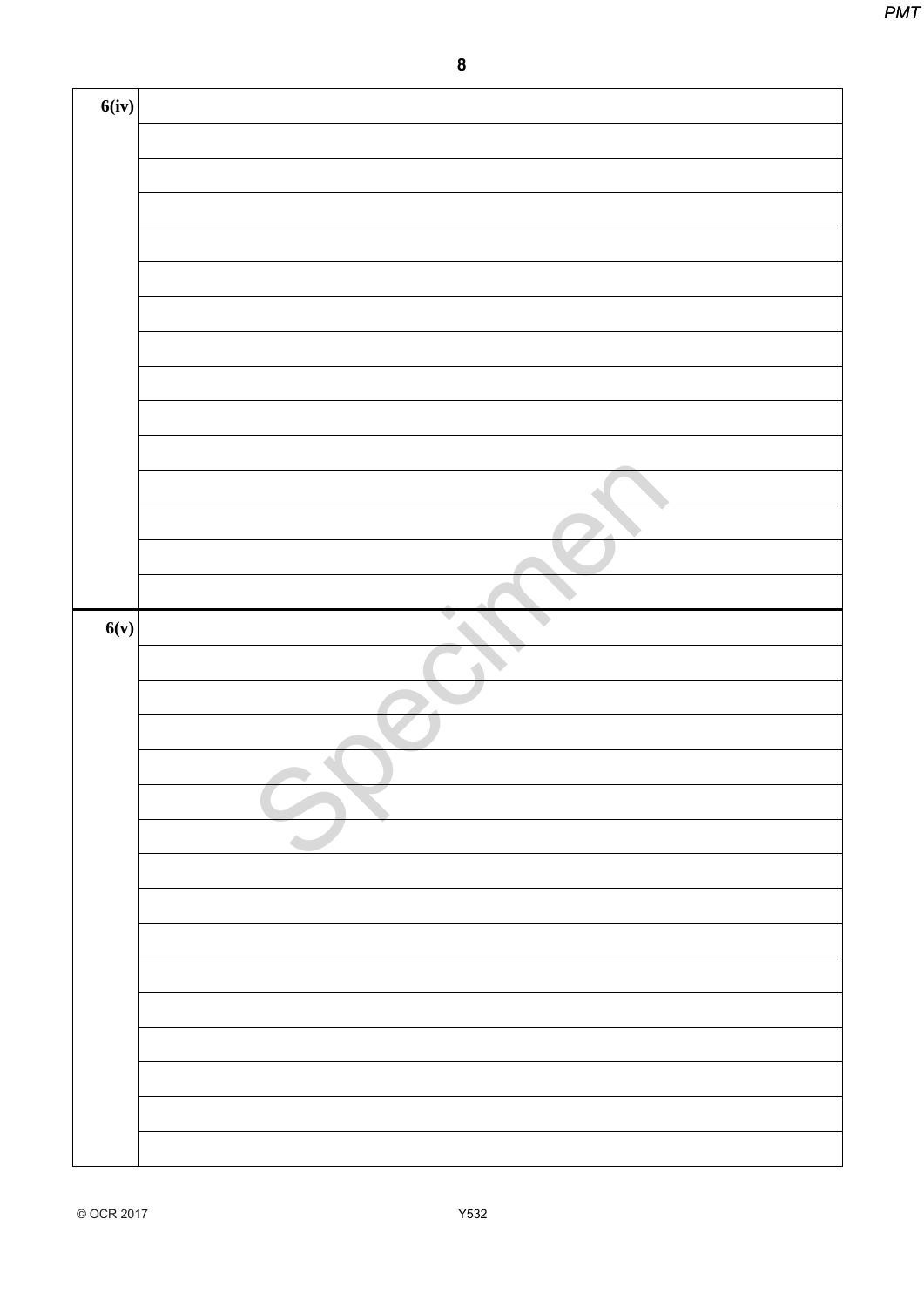| $\boldsymbol{9}$ |  |
|------------------|--|
|                  |  |
|                  |  |
|                  |  |
|                  |  |
|                  |  |
|                  |  |
|                  |  |
|                  |  |
|                  |  |
|                  |  |
|                  |  |
|                  |  |
|                  |  |
| a.               |  |
|                  |  |
|                  |  |
|                  |  |
|                  |  |
|                  |  |
|                  |  |
|                  |  |
|                  |  |
|                  |  |
|                  |  |
|                  |  |
|                  |  |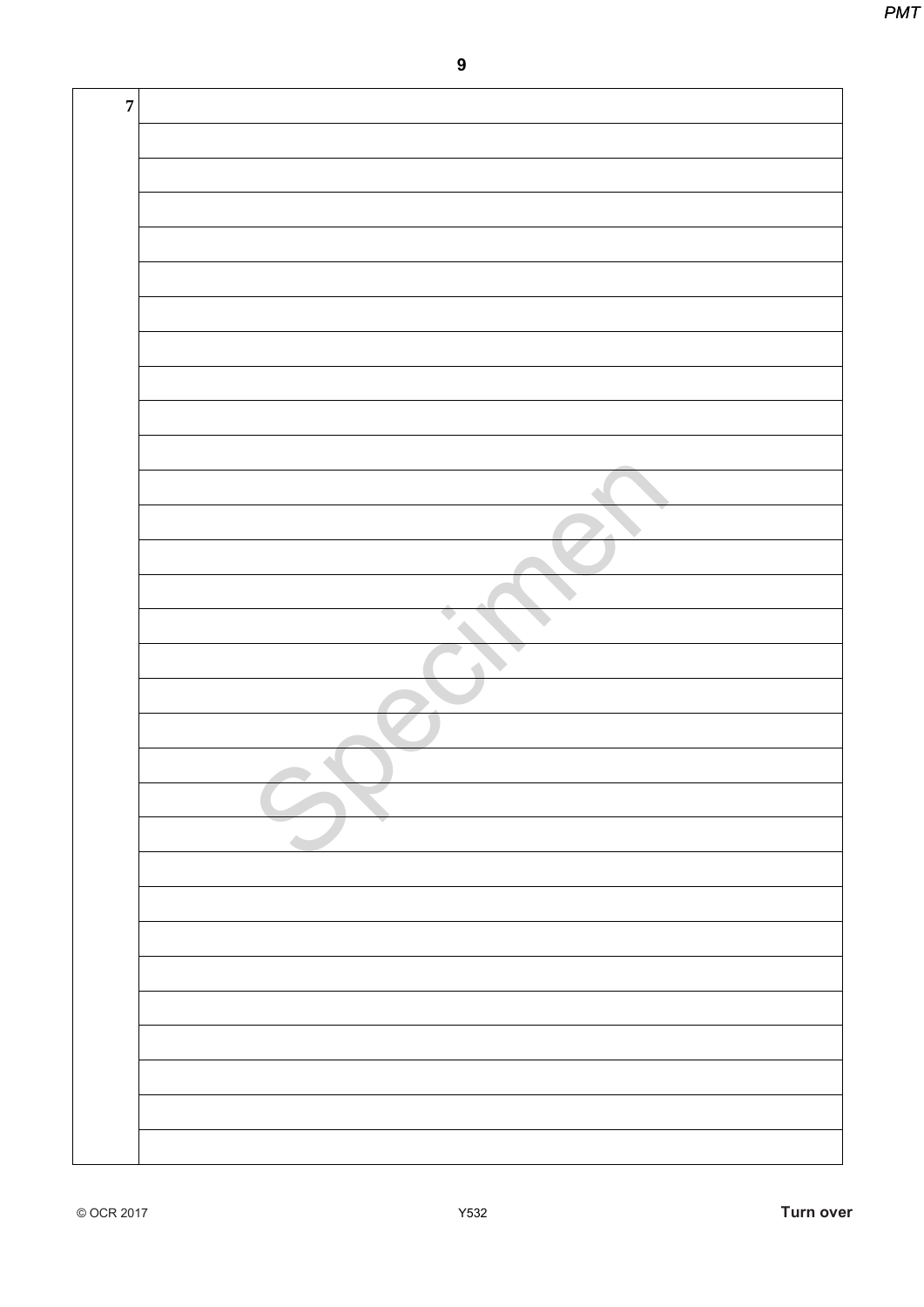|       | 10 |
|-------|----|
| 8(i)  |    |
|       |    |
|       |    |
|       |    |
|       |    |
|       |    |
|       |    |
|       |    |
|       |    |
|       |    |
|       |    |
|       |    |
|       |    |
|       |    |
|       |    |
| 8(ii) |    |
|       |    |
|       |    |
|       |    |
|       |    |
|       |    |
|       |    |
|       |    |
|       |    |
|       |    |
|       |    |
|       |    |
|       |    |
|       |    |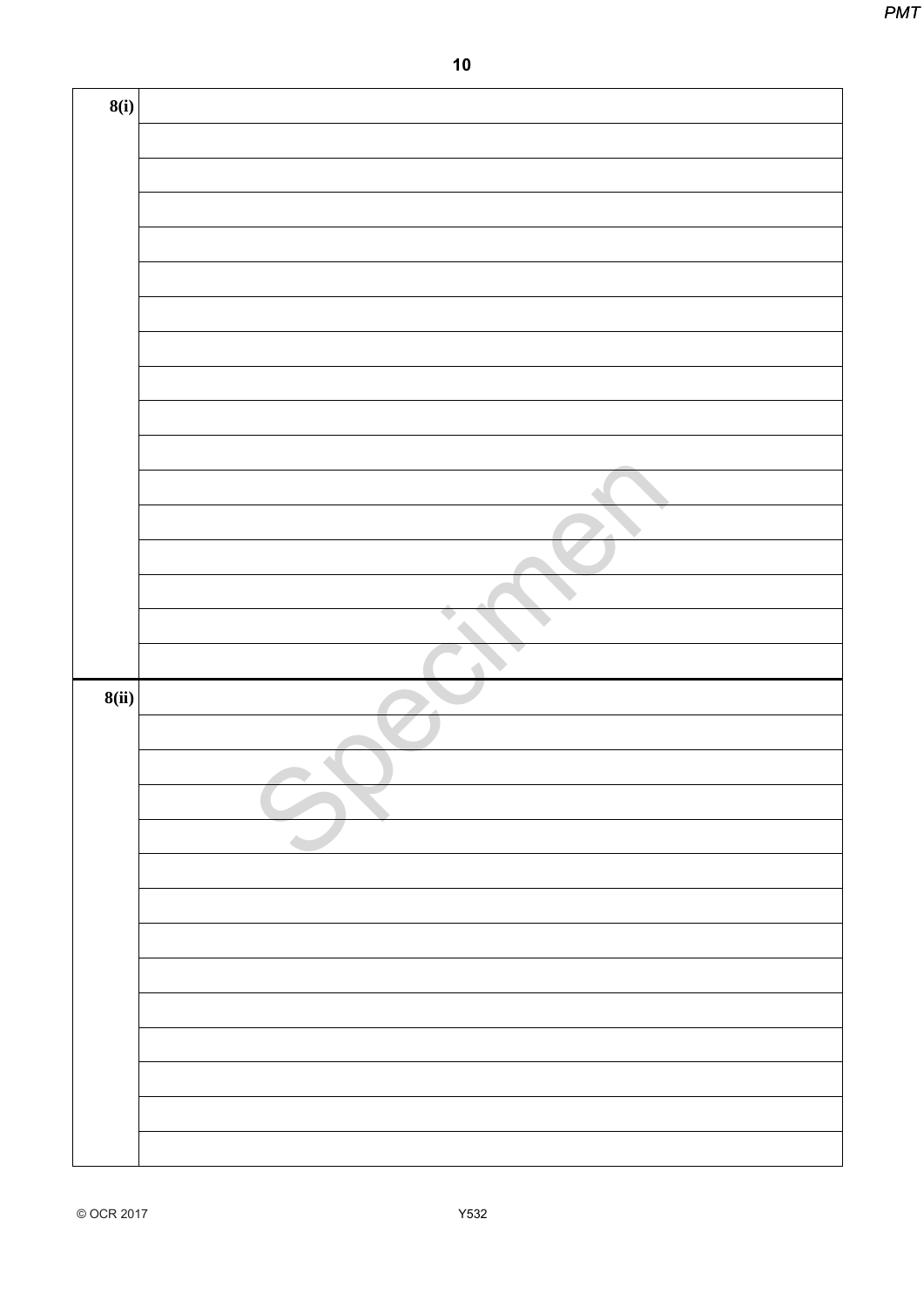| $11$<br>8(iii)(a)<br>8(iii)(b) |  | <b>PMT</b> |
|--------------------------------|--|------------|
|                                |  |            |
|                                |  |            |
|                                |  |            |
|                                |  |            |
|                                |  |            |
|                                |  |            |
|                                |  |            |
|                                |  |            |
|                                |  |            |
|                                |  |            |
|                                |  |            |
|                                |  |            |
|                                |  |            |
|                                |  |            |
|                                |  |            |
|                                |  |            |
|                                |  |            |
|                                |  |            |
|                                |  |            |
|                                |  |            |
|                                |  |            |
|                                |  |            |
|                                |  |            |
|                                |  |            |
|                                |  |            |
|                                |  |            |
|                                |  |            |
|                                |  |            |
|                                |  |            |
|                                |  |            |
|                                |  |            |
|                                |  |            |